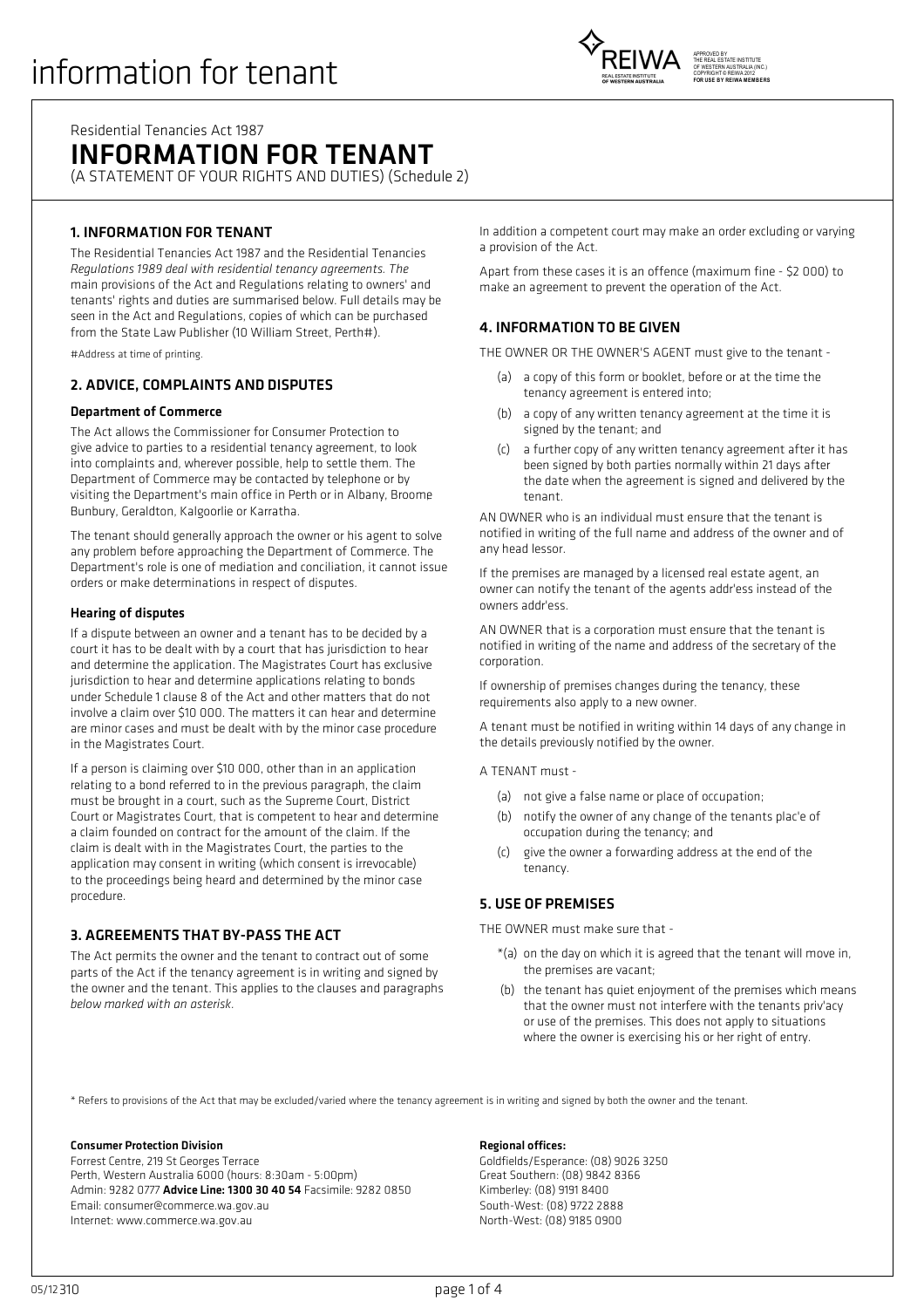APPROVED BY THE REAL ESTATE INSTITUTE OF WESTERN AUSTRALIA (INC.) COPYRIGHT © REIWA 2012 **FOR USE BY REIWA MEMBERS**

THE TENANT must not - (v) a serious roof leak;

- (vi) a gas leak; \*(a) use the premises or permit them to be used for any illegal
- endanger human life; \*(b) do anything on the premises or permit someone else entering the premises with the tenants permission t'o do anything on them that causes a nuisance, (e.g. a noise that disturbs on them that causes a nuisance, (e.g. a noise that disturbs (ix) a fault in a lift in the rented premises;<br>(x) substantial damage caused by flooding, storm or fire;

NO PERSON can -

- 
- (b) state an intention to refuse a tenancy; or
- (c) cause or instruct another person to refuse a tenancy, THE TENANT -

on the ground that a child will live on the premises. There is an (a) may be forbidden by the agreement to renovate or alter the exception where a person's own home is being let or where the owner premises or to put in fix or the agent of the owner lives in the premises next door.<br>(b) must obtain the owner's consent if the agreement allows the

### \*7. REPAIR AND CLEANLINESS **If paragraph** (b) applies -

- (a) must make sure that the premises and chattels are in a
- (b) must maintain the premises and chattels in good repair; and could not be repaired; and
- (c) must comply with any law relating to buildings, health or

- (a) must keep the premises and chattels in a reasonably clean  $*10.$  LOCKS
- 
- (c) must give notice to the owner of any damage to the premises be given at, or immediately before, the time when the work is done.<br>or chattels as soon as practicable but at the latest within three (3) days. **\*11. ENTRY BY OWNER**

In this clause and in clause 8 includes furniture, household appliances THE OWNER may only enter the premises -<br>and other household items provided with the premises for use by the

THE OWNER is required to compensate the tenant for the reasonable is given; or cost of urgent repairs to the premises or chattels if -  $(4)$  and local metals if -

- (a) there is likely to be injury, property damage or real weekly or less frequently and permits collection at the inconvenience to the tenant if the repairs are not done; premises; or
- agreement; (d) but not more than once every 4 weeks; or
- that the tenant would be arranging the repairs; and 72 hours' notice; or
- (d) where by law the repairs must be carried out by a licensed (g) after giving reasonable notice, to show the premises to tradesman's report as to the cause of the problem is given to during the 21 days before the end of an agreement; or the owner. (h) after giving reasonable notice, to show the premises to

- (i) a burst water service;
- reasonable hour. (ii) <sup>a</sup> broken hot water service;
- (iii) a sewerage blockage;
- (iv) a broken sewerage fitting;
- 
- 
- purpose; or (vii) an electrical fault likely to cause damage to property or to
	-
	-
	-
- **6. CHILDREN 6. CHILDREN 1998** (xi) a broken refrigerator or washing machine where these are included in the tenancy.

# (a) refuse a tenancy;  $\bullet$  **\*9. FIXTURES, RENOVATIONS, ALTERATIONS AND**

- 
- tenant to do any of those things with consent of the owner.
- THE OWNER THE OWNER THE OWNER THE OWNER IS GOOD TO A LIMIT ON THE OWNER ON THE OWNER IS GOOD TO A LIMIT ON THE OWNER ON THE OWNER ON THE OWNER IS GOOD TO A LIMIT ON THE OWNER ON THE OWNER ON THE OWNER ON THE OWNER IS to do so;
	- (ii) the tenant may, at the end of the agreement, remove reasonably clean condition at the beginning of the tenancy; any fixture unless the removal would cause damage that<br>any fixture unless the removal would cause damage that
- (iii) the tenant must repair any damage caused by the safety.<br>removal of a fixture or compensate the owner, whichever the owner chooses. THE TENANT -

condition;<br>(b) must take care to avoid damage to the premises and chattels:<br>(b) must take care to avoid damage to the premises and chattels: inust take care to avoid damage to the premises and chattels; premises and NEITHER THE OWNER NOR THE TENANT may change<br>and or install any lock without the consent of the other. The consent must

- ERE ENERGY MELECULE MENT PERSON THE PERSON OF THE PERSON OF THE PERSON OF THE PERSON OF THE CHARGE THE ORDER THE ORDER THE ORDER THE ORDER THE ORDER THE ORDER THE ORDER THE ORDER THE ORDER THE ORDER THE ORDER THE ORDER THE
	-
- <sup>\*</sup>8. URGENT REPAIRS BY TENANT<br>(c) for any purpose, if at least 7 and not more than 14 days' notice
	- (d) to collect rent if the agreement allows for rent to be paid
	- (b) the tenant did not cause the problem by failing to keep to the (e) for an inspection at the time of a rent collection referred to in
	- (c) the tenant made a reasonable attempt to notify the owner (f) to carry out or inspect necessary repairs after giving at least
		- tradesman, the work is done by such a person and the prospective tenants on a reasonable number of occasions
- prospective purchasers on a reasonable number of occasions. Examples of urgent repairs are any work necessary to repair -

Except where (a) or (b) applies the owner must only enter at a

\* Refers to provisions of the Act that may be excluded/varied where the tenancy agreement is in writing and signed by both the owner and the tenant.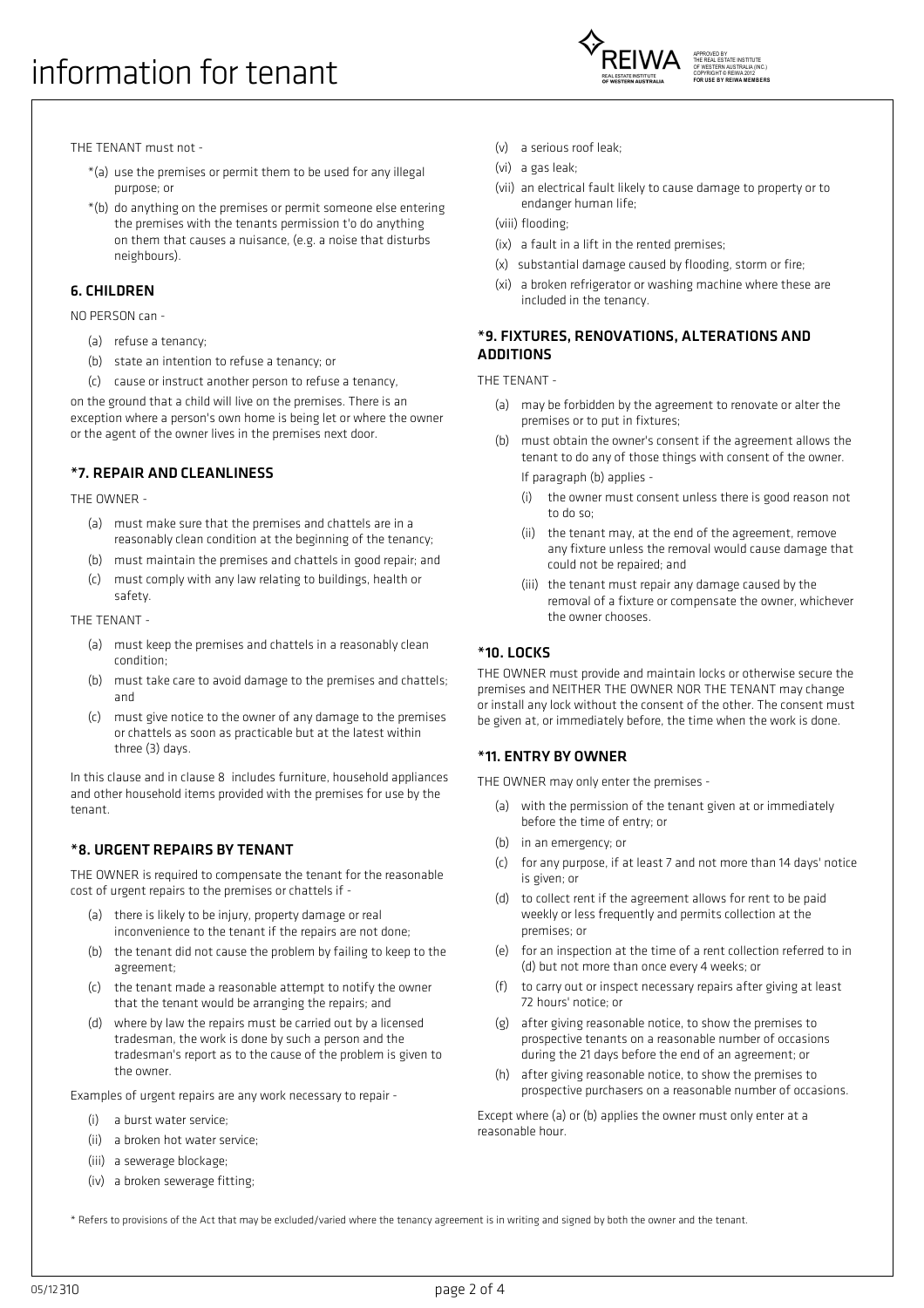

### 12. PAYMENTS BY TENANT 15. SECURITY BOND

residential tenancy except - more than 4 weeks' rent (plus \$260 if the tenant is to keep a cat or a

- 
- (b) a security bond;
- (c) a payment for an option to take a tenancy;<br>(d) deleted] the previous 3 months; or the previous 3 months; or the previous 3 months; or the previous 3 months; or the previous 3 months; or the previous 3 months; or the p
- 
- *[(d) deleted]* (b) the weekly rent exceeds \$1200.

(e) a payment authorised by the Act or regulations. A PERSON who receives a security bond must - \*The cost of any written agreement must be paid by the owner.

A tenancy agreement cannot contain provision for a penalty or (i) the date paid;<br>damages or extra payments if the tenant fails to keep to the (ii) who paid it; agreement. If an agreement allows a reduced rent so long as the same in the same of the same of the same of the same of the same of the same of the same of the same of the same of the same of the same of the same of the sa tenant keeps to the agreement, the owner cannot charge any higher rent even if the tenant breaks the agreement. (iv) the premises for which it is paid;

NO PERSON may ask for -  $(1)$ 

- 
- (b) any rent to be paid until the period covered by the previous payment is finished; or
- (c) a post-dated cheque or other such instrument in payment of

A PERSON who receives rent must see that a receipt is given within 3<br>days (not including weekends and holidays) of receiving the payment,<br>of payment in the form contained in Schoolule 4 to the

- 
- 
- 
- 
- (v) the period covered by the payment. was paid.

This does not apply if under the agreement the rent is paid into an<br>account in a bank, building society etc.<br>and will only be paid out if the owner and the tenant apply jointly, and

If rent is paid to a real estate agent, the agent is required by the Real for an order as to how the money is to be paid out. *Estate and Business Agents Act <sup>1978</sup> to give <sup>a</sup> receipt immediately,*

- Terrace Perth WA 6000. (a) 60 days' notice is given; and
- (b) not less than 6 months has passed since the tenancy **###** Authorised financial institutions are banks, building societies and credit unions.<br>
commenced or since the last increase
- In addition
	-
	- limited by the agreement.

EXCESSIVE RENTS are dealt with in the Act but the provision only If the agreement does not contain one of the provisions mentioned in<br>applies where the tenant is not getting the benefits which the owner (b) then the provis agreed to provide or where the owner puts the rent up with the motive of getting rid of the tenant.

A TENANT is not required to make any payment in connection with a NO PERSON may demand or accept a security bond which amounts to dog on the premises); but there is no limit on the amount of the bond (a) rent;<br>where -

- (a) the premises have been the owners principal r'esidence for
- 

- (a) immediately give a receipt showing
	-
	-
	-
	-
- (b) pay the security bond within 14 days, or in the case of a real **13. PAYMENT OF RENT** estate agent as soon as practicable after receiving the bond, 13. PAYMENT OF RENT
	- the Bond Administrator##; or
	- (a) more than 2 weeks' rent to be paid before or during the first 2 (ii) an authorised financial institution to be held in an weeks of a tenancy agreement; account in the names of the owner and the tenant<br>(b) any rent to b estate agent, in an account in the name of the agent entitled "Tenancy Bond Trust Account; and"
- rent.<br>
(c) within 28 days of paying the security bond to the Bond<br>
Administrator or an authorised financial institution###, days (not including weekends and holidays) of receiving the payment,<br>which must show -<br>Residential Tenancies Regulations 1989 showing -
	- (i) the date paid; (i) the date on which the amount was paid;
	- (ii) who paid the rent; (ii) the amount paid; and
	- (iii) the amount paid;<br>(iv) the premises for which it is paid: and<br>(iv) the premises for which it is paid: and institution, the name of the financial institution and the (iv) the premises for which it is paid; and name and number of the amount into which the amount into which the amount

failing that, the owner or the tenant must apply to a competent court

except where payment is received by electronic transfer. Interest will be paid into an account called "the Rental Accommodation Fund" and can be used to fund the cost **14. RENT INCREASE 16. And in the Act and Education** of administering the Act and educating people about the Act and for public housing.

THE OWNER may not increase the rent unless - ## Bond Administrator: address at time of printing: Forrest Centre, 219 St Georges

### \*16. ASSIGNMENT AND SUBLETTING

- (a) If an agreement allows the tenant to assign the tenants ' (a) in the case of a tenancy for a fixed period, there can be no interest (i.e. pass the tenancy on to someone else) or sublet increase unless the agreement allows an increase during that (i.e. let someone else use the premises) with the consent of period; and the owner, the owner must not refuse to consent without (b) in the case of any tenancy, rent increases may be excluded or good reason or charge any fee for consenting apart from any reasonable expenses.
- (b) An agreement may allow <sup>a</sup> tenant to assign or sublet without THE TENANT must not fail to pay rent with the intention that the THE TENANT THIST NOT TAN UP OF THE ONCE THE OWNER CONSENT. OR MAY COMPLETELY THE OUT ANY COMPLETE OUT ANY COMPLETE OUT ANY COMPLETE OUT ANY ASSIGNMENT OF SUBJECTING.

(b), then the provision mentioned in (a) automatically applies.

\* Refers to provisions of the Act that may be excluded/varied where the tenancy agreement is in writing and signed by both the owner and the tenant.